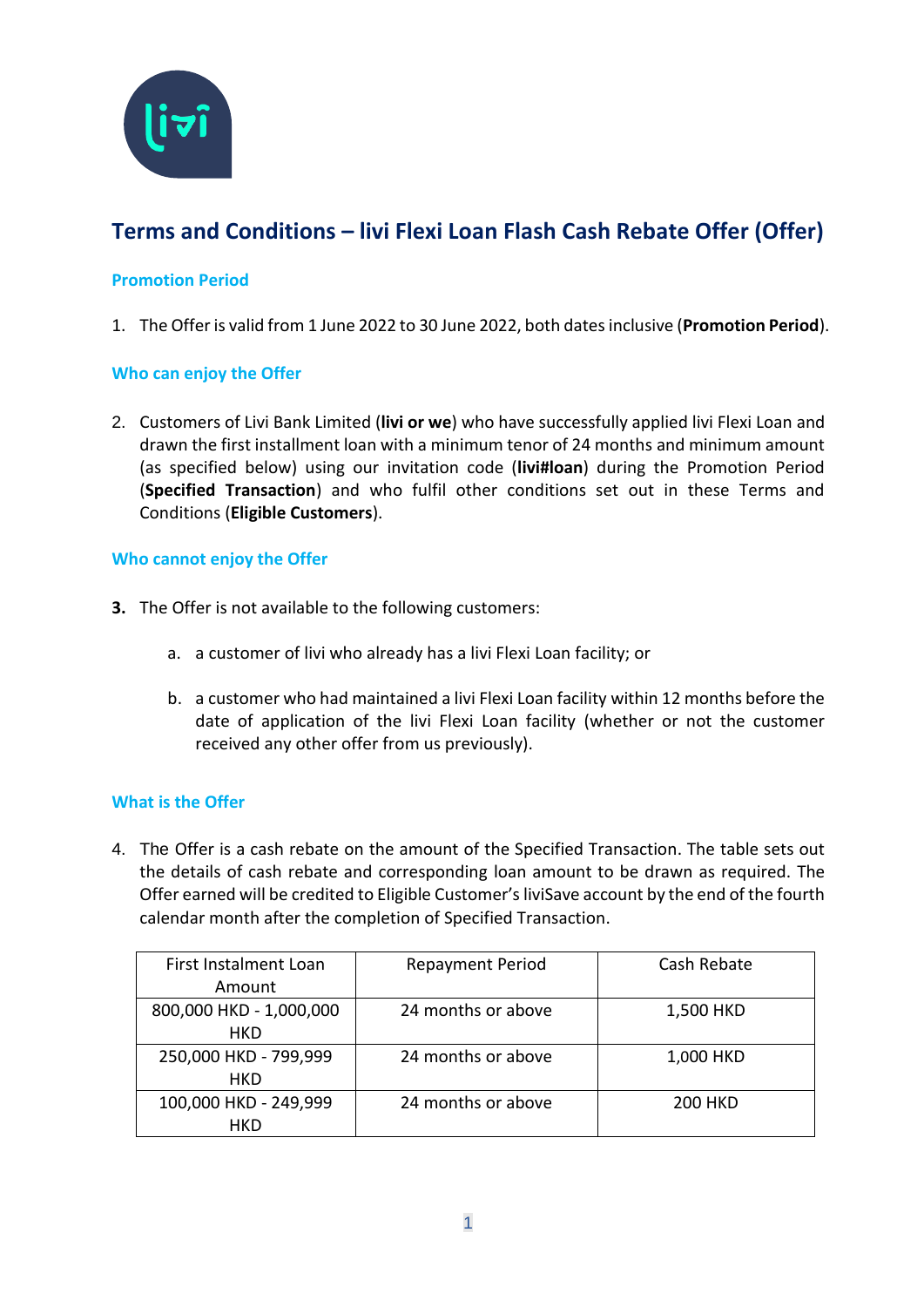#### **Conditions for enjoying the Offer**

- 5. The Eligible Customer's liviSave Account, Flexi Loan facility, and the Specified Transaction must remain valid and in good standing as decided by livi at the time when the Offer is rewarded to him/her. Otherwise, the Offer will be cancelled or forfeited without prior notice to the Eligible Customer. The Eligible Customer should ensure the personal information registered with livi is valid and up to date.
- 6. The Eligible Customer can only enjoy the Offer once during the Promotion Period. This means each Eligible Customer can only enter 1 (one) invitation code and cannot be changed. There is a limited quota of 10,000 for the Offer and it is rewarded on a first-come-firstserved basis. Our records on the Specified Transactions (including the date of the Specified Transactions and the information and documents submitted to us) and our records on the available Offer quotas are final and conclusive in the absence of obvious error.
- 7. The Offer cannot be earned in conjunction with any other offer unless otherwise specified.

### **Changing these Terms and Conditions**

8. We reserve the right to vary these Terms and Conditions at any time. You may check our App and website for the latest information, availability and terms and conditions of this promotion.

#### **Other terms**

- 9. The Offer is not transferable, replaceable or redeemable for properties or other membership/loyalty points, rewards or privileges.
- 10. Any fraud or misrepresentation in obtaining the Offer and/or abuse of the Offer will result in its cancellation or forfeiture. We reserve the right to cancel or forfeit the Offer and to recover any costs and loss.
- 11. We have the right to suspend, terminate, revise or substitute the granting of the Offer at our discretion without prior notice.
- 12. No person other than the Eligible Customer and us will have any right under the Contracts (Rights of Third Parties) Ordinance to enforce or enjoy the benefit of any provisions of these Terms and Conditions.
- 13. In case of any dispute, our decision will be final and conclusive.
- 14. The availability and enjoyment of the Offer are subject to prevailing regulatory requirements.